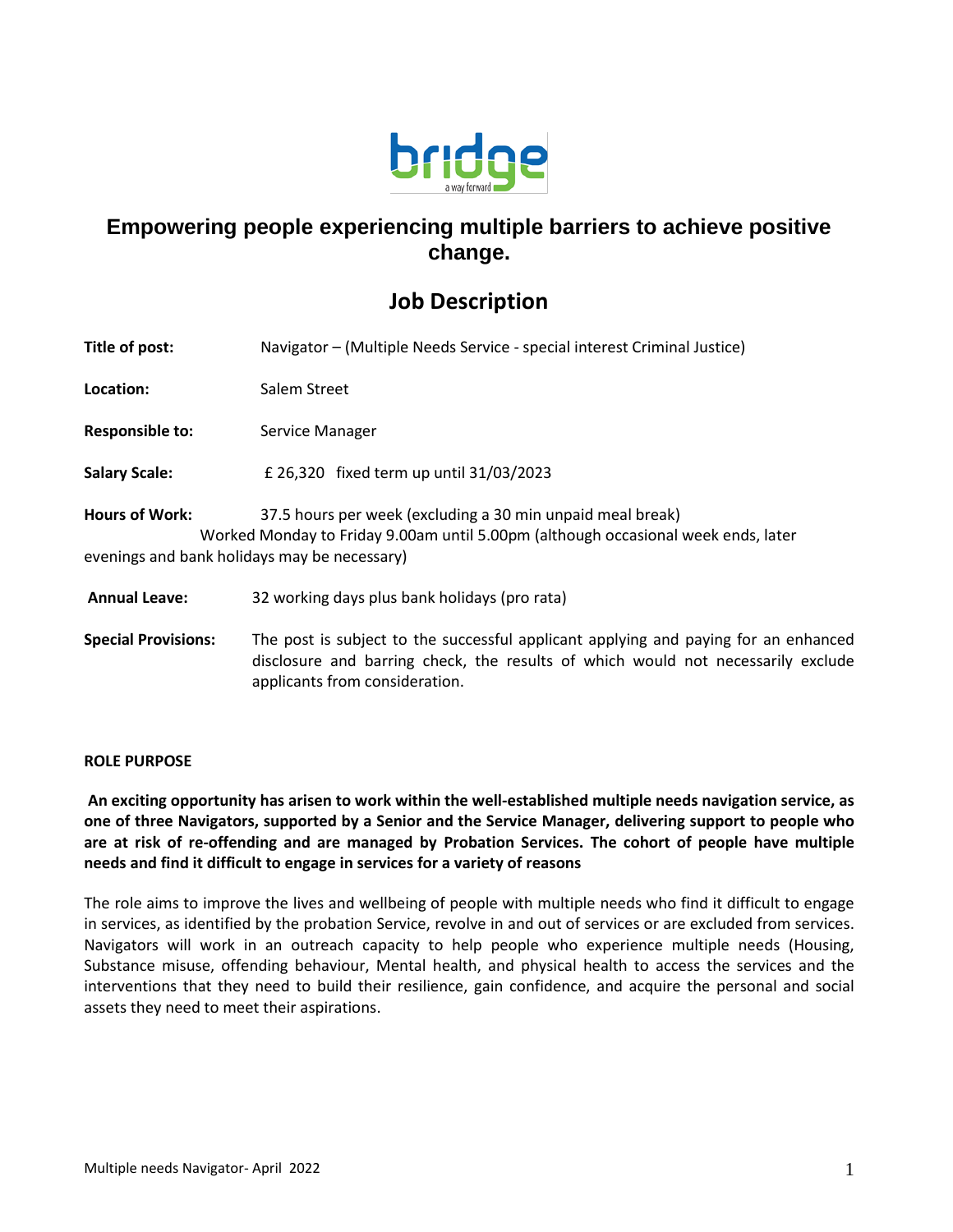## **Key Duties and Responsibilities**

- Develop person-centred, multi-agency support plans.
- Provide assertive and persistent support to ensure effective engagement to achieve personal goals and aspirations.
- Be the single point of contact, planning contact flexibly to meet individual needs.
- Provide initial advocacy support to access appropriate services and agencies.
- Gradually reduce the intensity of involvement as the individual gains sustained independence and control.
- Regularly review and address barriers to progress in partnership with the multi-agency team and personal support network.
- Provide and/or engage in meaningful activities and appropriate circles of participation.
- Work to identify and overcome triggers/crisis points that may cause disengagement.
- Plan exits to ensure on-going support from relevant services, building in aftercare and immediate access to services, in the event of relapse.
- Work collaboratively with agencies, the individual and their personal support network to collate all relevant information to co-produce individualised and flexible support plans.
- Work with individuals to accurately record and maintain their progression, records and plans.
- Identify, assess and work therapeutically with risk.
- Record activity and results, accurately and in a timely manner, to support project evaluation as well as funding and research requirements.
- Assess and engage with those individuals with complex needs who are not currently engaged in appropriate services.
- Build trust and good rapport with service users and support agencies
- Co-ordinate the development and regular review of person-centred multi-agency support plans.

.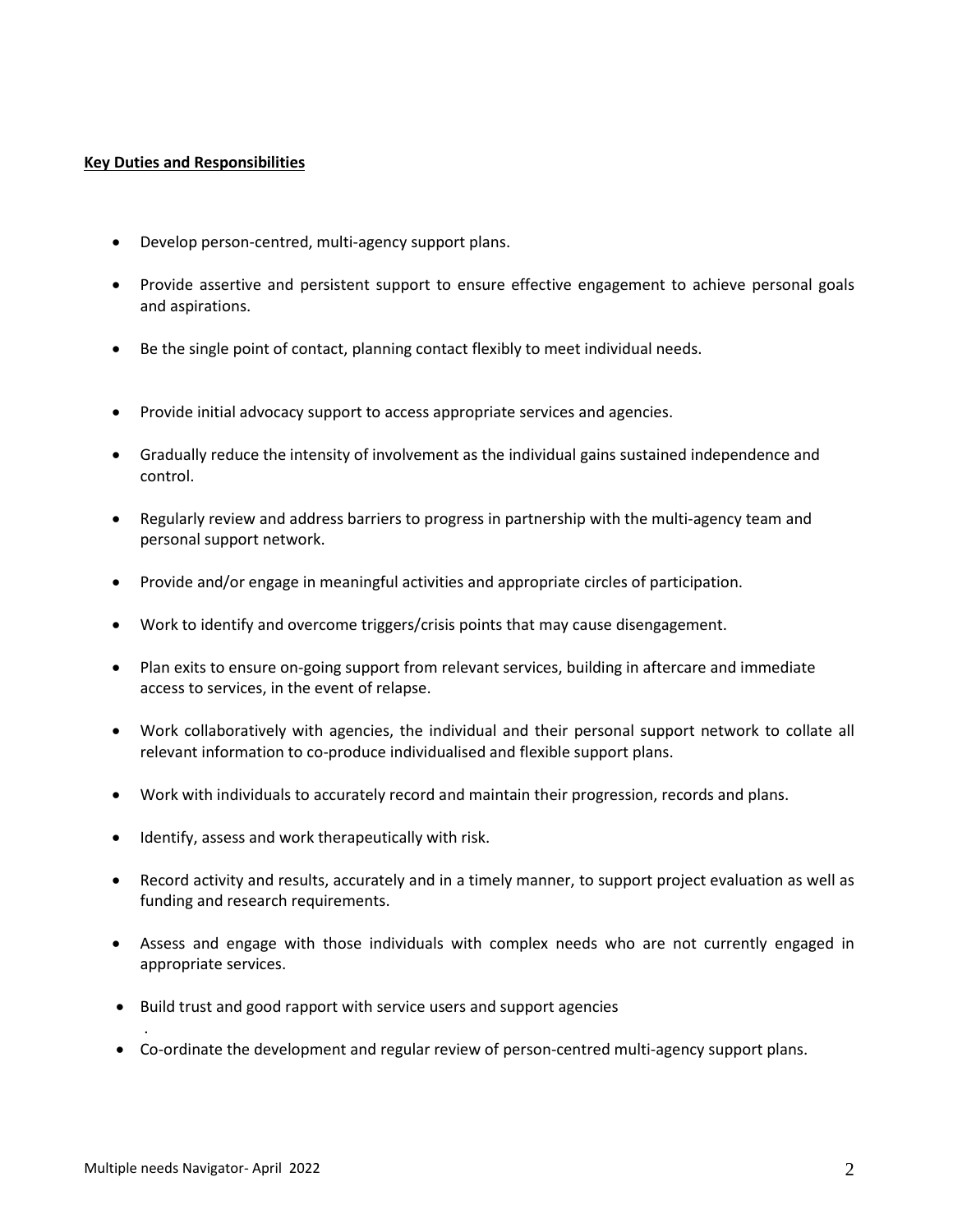- Support service users to engage effectively with appropriate services to meet their individual needs and aspirations.
- Develop and maintain excellent working relationships with a range of partner organisations and services.
- Make recommendations to raise standards of practice and service delivery if required.
- Attend regular team meetings and other organisational meetings as required.
- Apply reflective practice skills to evaluate work carried out by self.
- Participate in personal and professional development, updating knowledge as appropriate.
- Fully participate in Bridge's supervision and support structures.
- Recognise one's own personal and professional limitations and boundaries and discuss these at supervision and related support meetings.
- To undertake any additional duties, as directed by management which are commensurate with this post.
- Attendance at monthly MARRS meeting to present client support packages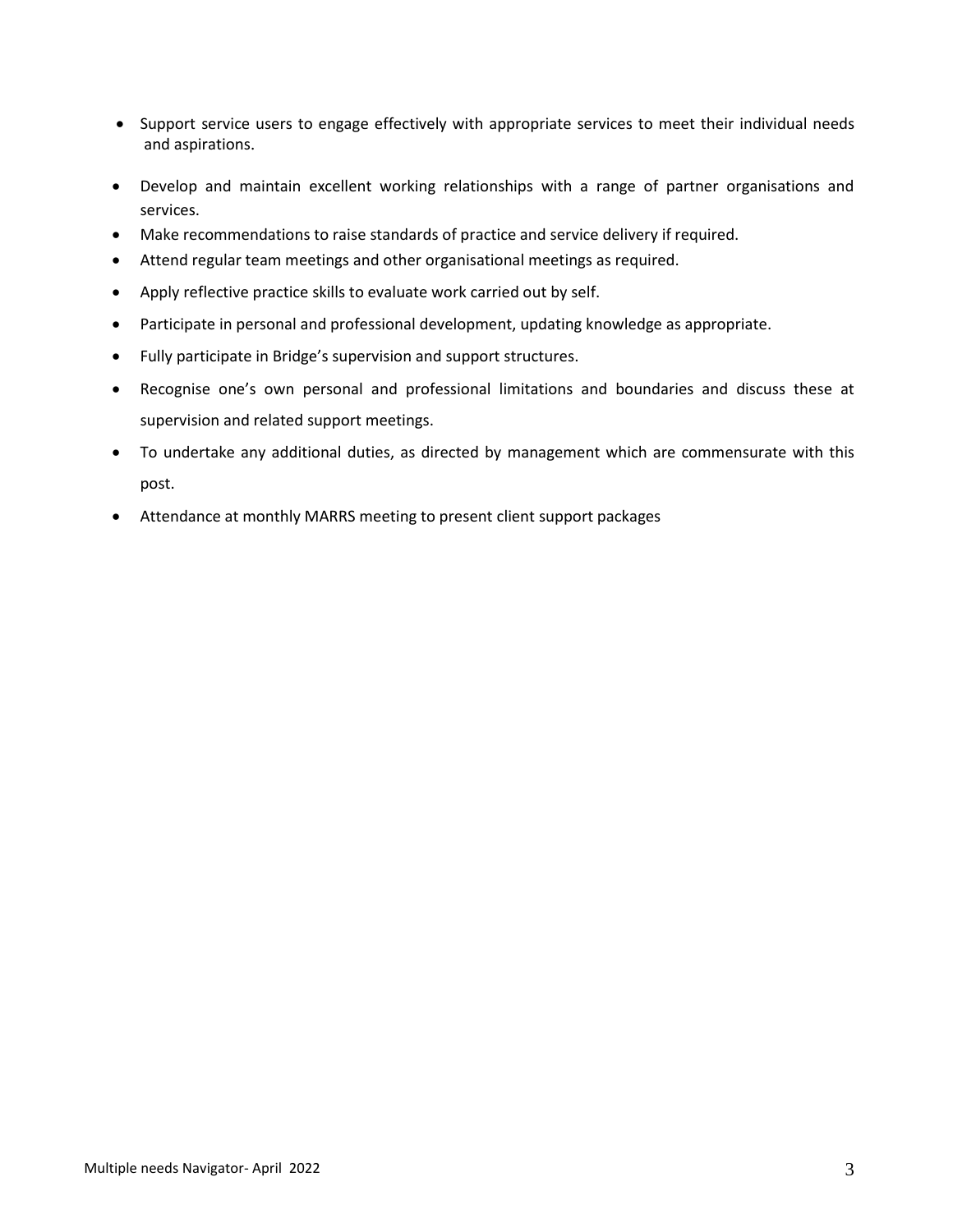| <b>Person Specification</b> | <b>Essential</b>                                                                                                                                                                                                                                                                                                                                                                                                                                                                                                                                                                                                                                                                                                         | <b>Desirable</b>                                                                                                                                                                                                                                                    |
|-----------------------------|--------------------------------------------------------------------------------------------------------------------------------------------------------------------------------------------------------------------------------------------------------------------------------------------------------------------------------------------------------------------------------------------------------------------------------------------------------------------------------------------------------------------------------------------------------------------------------------------------------------------------------------------------------------------------------------------------------------------------|---------------------------------------------------------------------------------------------------------------------------------------------------------------------------------------------------------------------------------------------------------------------|
| <b>Qualifications</b>       | Qualified to Social Care Level 3 or equivalent or<br>$\bullet$<br>qualified through appropriate life or job experience.<br>Within the last 3 years at least one year's experience<br>$\bullet$<br>of successfully delivering advice or support in a<br>health, social care, homelessness, or offender service<br>setting.<br>Experience of working (employed or volunteer<br>$\bullet$<br>capacity) with people experiencing either<br>homelessness, substance misuse, re-offending<br>behaviour or mental ill-health needs.<br>Experience of working with and managing risk<br>$\bullet$<br>therapeutically.<br>Previous experience of working within a partnership<br>$\bullet$<br>environment or with other agencies. | Personal experience of social exclusion or recovery.<br>Experience of lone working and personal safety.                                                                                                                                                             |
| <b>Experience</b>           | $\bullet$<br>Demonstrate an understanding of the needs of<br>٠<br>chronically excluded and vulnerable people.<br>Knowledge of the range of services available for<br>$\bullet$<br>people with multiple and complex needs.<br>Knowledge of relevant practice in relation to<br>$\bullet$<br>safeguarding vulnerable groups, including<br>children.<br>Excellent interpersonal skills and the ability to<br>$\bullet$<br>communicate clearly and concisely at all levels<br>(both orally and in writing)                                                                                                                                                                                                                   | Knowledge of causes and effects related to social<br>inclusion and the barriers that can prevent access.<br>Ability to identify discrimination in its many forms.<br>Understanding of Trauma Informed Care approaches<br>Knowledge of the criminal justice services |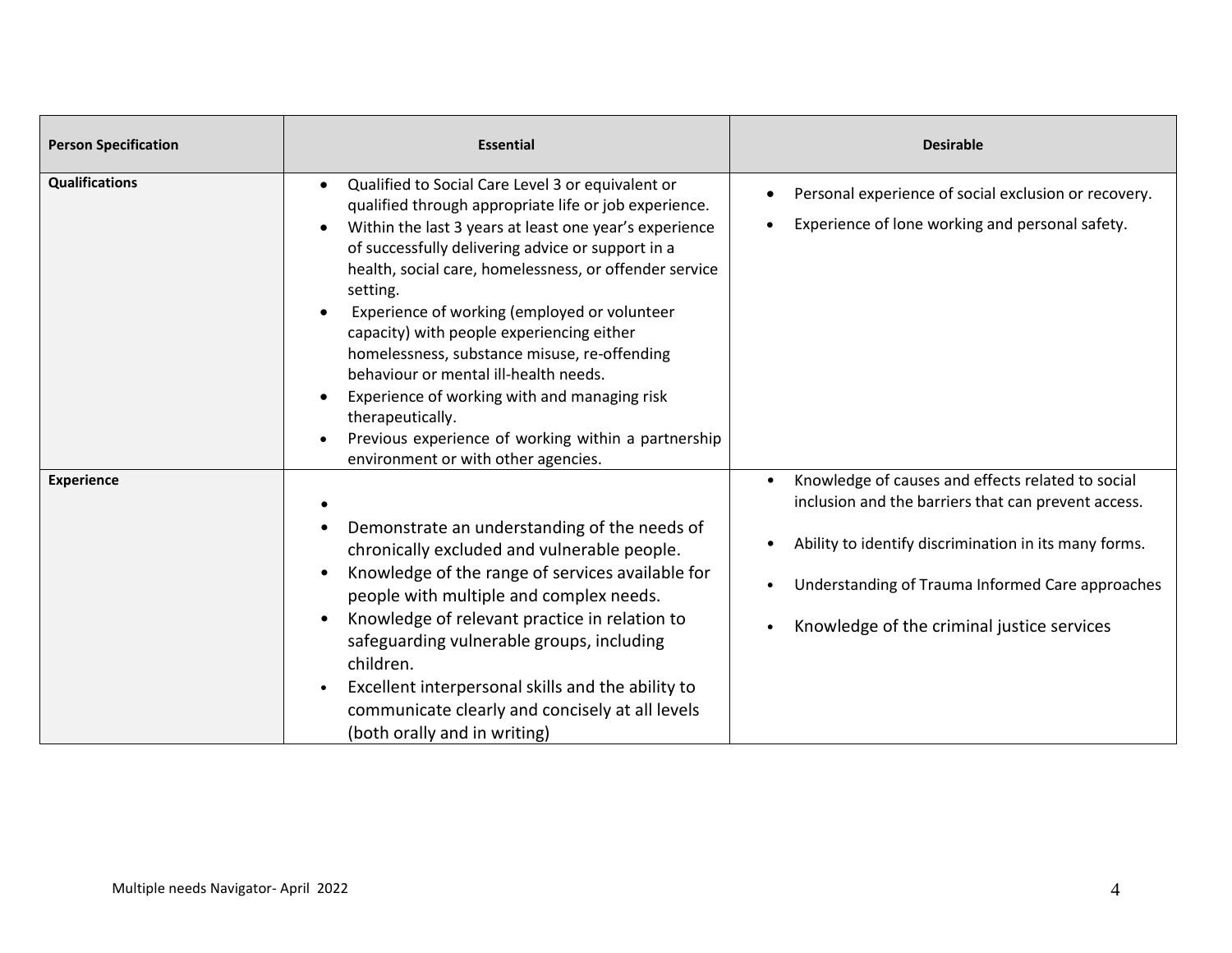| <b>Person Specification</b> | <b>Essential</b>                                                                                                                                                                                                                                                                                                                                                                                                                                                                                                                                                                                                                                                                                                                                                                                                                                                                                                                                                                                                                                                                                                          | <b>Desirable</b> |
|-----------------------------|---------------------------------------------------------------------------------------------------------------------------------------------------------------------------------------------------------------------------------------------------------------------------------------------------------------------------------------------------------------------------------------------------------------------------------------------------------------------------------------------------------------------------------------------------------------------------------------------------------------------------------------------------------------------------------------------------------------------------------------------------------------------------------------------------------------------------------------------------------------------------------------------------------------------------------------------------------------------------------------------------------------------------------------------------------------------------------------------------------------------------|------------------|
| <b>Knowledge and Skills</b> | IT literate i.e. able to use Microsoft Office packages<br>including Word and Outlook.<br>Willingness to work flexibly in terms of hours,<br>$\bullet$<br>including out of office hours.<br>Committed to own professional development.<br>$\bullet$<br>Able to travel independently within Bradford<br>Willingness to keep abreast of relevant professional<br>developments and to undertake training for the post.<br>The post-holder must adhere to Bridge<br>$\bullet$<br>Policies/Guidelines in force within the organisation.<br>Willingness to contribute to the training and<br>$\bullet$<br>development of others.<br>Willingness to work within a performance managed<br>environment and contribute to performance<br>reporting.<br>Willingness to undertake regular supervision and<br>appraisal in line with Bridge policies and actively<br>participate in own professional/personal<br>development.<br>Conform to standards of dress, which reflects a<br>professional service.<br>Skilled at preparing reports and letters and<br>$\bullet$<br>maintaining a care record to a high professional<br>standard. |                  |
| <b>Other attributes</b>     | Willingness to work flexibly.<br>Committed to own professional development.<br>Full driving license and access to own transport<br>Possesses the following personal qualities<br>Tenacity<br>Confident<br>Optimistic<br>Self-Aware                                                                                                                                                                                                                                                                                                                                                                                                                                                                                                                                                                                                                                                                                                                                                                                                                                                                                        |                  |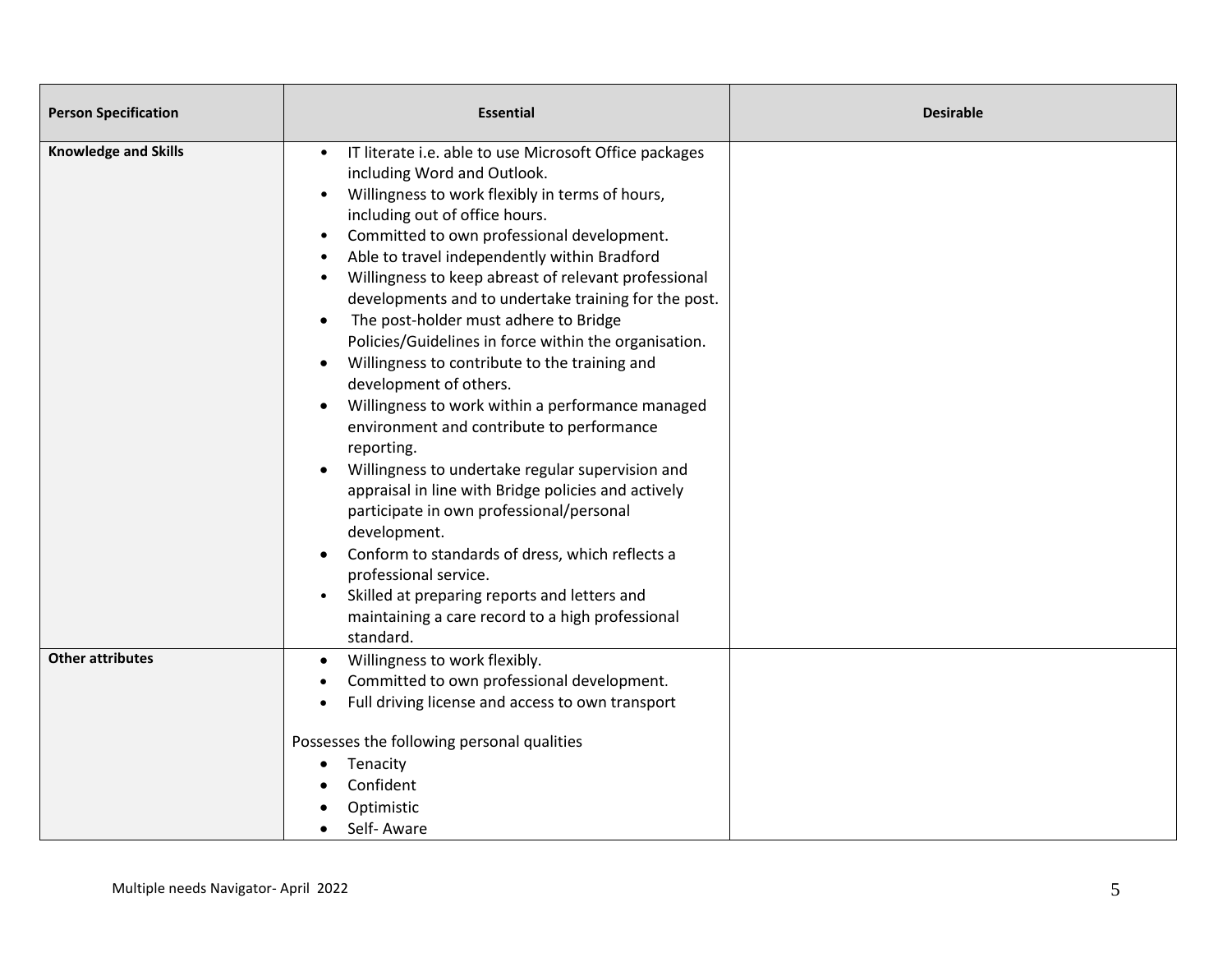| <b>Person Specification</b> |                                                                                                                                                                                          | <b>Desirable</b> |
|-----------------------------|------------------------------------------------------------------------------------------------------------------------------------------------------------------------------------------|------------------|
| $\bullet$<br>$\bullet$      | Adaptable<br>Flexible<br>Reliable<br>Consistent<br><b>Embraces Change</b><br><b>Enjoys Social Interaction</b><br><b>Manages Stress efficiently</b><br>Has strong Professional Boundaries |                  |